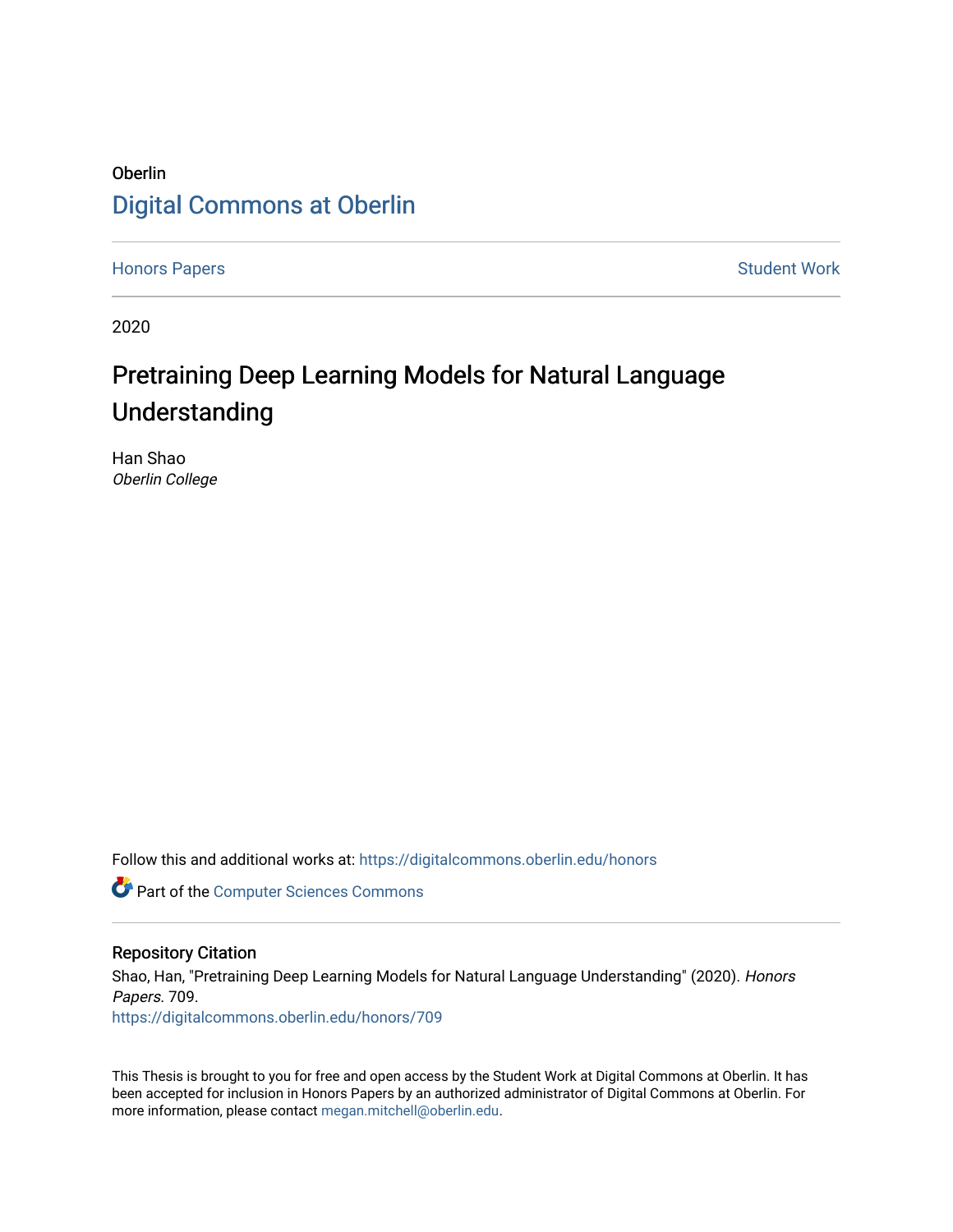# Pretraining Deep Learning Models for Natural Language Understanding

Han Shao *Oberlin College* Oberlin, Ohio hshao@oberlin.edu

*Abstract*—Since the first bidirectional deep learning model for natural language understanding, BERT, emerged in 2018, researchers have started to study and use pretrained bidirectional autoencoding or autoregressive models to solve language problems. In this project, I conducted research to fully understand BERT and XLNet and applied their pretrained models to two language tasks: reading comprehension (RACE) and part-of-speech tagging (The Penn Treebank). After experimenting with those released models, I implemented my own version of ELECTRA, a pretrained text encoder as a discriminator instead of a generator to improve compute-efficiency, with BERT as its underlying architecture. To reduce the number of parameters, I replaced BERT with ALBERT in ELEC-TRA and named the new model, ALE (A Lite ELECTRA). I compared the performance of BERT, ELECTRA, and ALE on GLUE benchmark dev set after pretraining them with the same datasets for the same amount of training FLOPs.

#### I. INTRODUCTION

Humans and computer systems communicate in fundamentally different approaches. Whereas we tell stories and relay information through a narrative, computers rely on objective data and commands. Bridging the gap is the root of natural language understanding. Traditionally, in the field of computational linguistics, researchers use statistical or rule-based modeling of natural language. The ngram model is the simplest and most commonly used statistical model. It calculates the conditional probabilities of the next word for each n-word sequence. However, it can only construct the probabilities of the next word for a combination of n words that it has already seen during the training process. Meanwhile, n-gram models are lack of ability to capture long-range dependencies. Therefore, neural probabilistic language models were introduced by

Bengio [1]. Specifically, each word is associated to a real-valued vector in  $R^m$  called word embedding. Moreover, the joint probability function of word sequences is expressed in terms of those word embeddings. Then, neural networks learn the word embeddings and the parameters in the probability function at the same time. By using this approach, seen words will increase the probability of similar words (similar words are expected to have similar word embeddings) to avoid n-gram model's shortages.

For years, the models constructing word embeddings are shallow neural networks and there is no need to use deep networks to create good embeddings [2]. Although word embeddings methods have great performance on the word-level, they lack the understanding of the interior connections among texts and are mostly task-specific. Hence, researchers proposed to build large-scale pretrained general models based on significant amount of text data to catch the trends of deep learning as the Computer Vision field does. In 2018, three pretrained models, ELMo [3], ULMFit [4], and GPT [5] were published by different AI research institutes. After small amount of training on specific datasets, they all accelerated the fine-tuning part and improved the performance. BERT [6] inherits the structure of GPT, and uses the same simple network as the underlying architecture, the Transformer [7], which is based solely on attention mechanisms, sparing recurrence and convolutions entirely.

In this project, I conducted research to fully understand the BERT model and applied its pretrained models (BERT base and BERT large) to two tasks: reading comprehension task (RACE [8]) and partof-speech tagging task (The Penn Treebank [9]).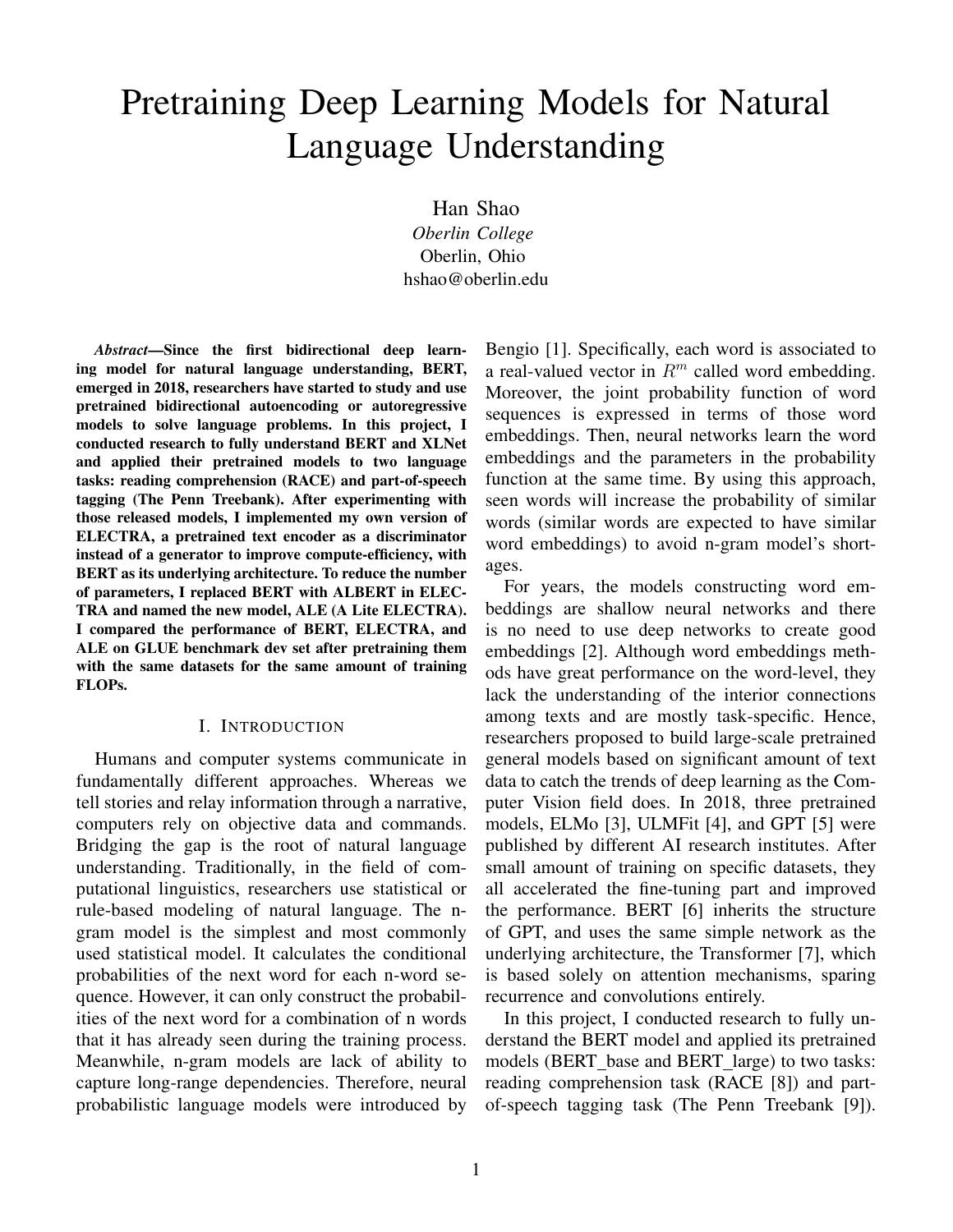The average accuracy over 10 runs is 0.667 for RACE middle by using BERT base and 0.977 for the Penn Treebank by using BERT large. While trying to boost BERT's performance, I also studied several improved versions of BERT including RoBERTa [10] and ALBERT [11]. Moreover, I noticed a autoregressive pretraining model named XLNet [12], while reading the related literature for natural language understanding. XLNet introduced a different method of language modeling called Permutation Language Modeling which is trained to predict one token given preceding context but conquer the shortness of unidirection by predicting tokens in random order. I applied XLNet base on RACE middle and XLNet large on the Penn Treebank and compared XLNet's performance with BERT's.

After experimenting with pretrained models by downloading checkpoints from BERT and XLNet's websites, I started to implement my own version of ELECTRA [13], based on the descriptions in its paper. ELECTRA pretrains text encoders as discriminators rather than generators. It improves the efficiency of training process by learning from all tokens instead of the masked tokens (used by BERT) in the context. ELECTRA's architecture is the same as BERT's. To reduce the number of parameters, I proposed to replace BERT with ALBERT as ELECTRA's underlying structure and named the new model as ALE (A Lite version of ELECTRA). I compared the performance of BERT, ELECTRA, and ALE with the same pretraining datasets and the same amount of training FLOPs.

## II. MODELS

In this project, I studied several versions of BERT and other two models using different language modelings, XLNet and ELECTRA.

## *A. BERT*

BERT [6] stands for Bidirectional Encoder Representations from Transformers. Unlike traditional language models which process language in one direction, the bidirectional Transformer [7] allows BERT to process the sentence from both left to right and opposite, which improves the model's understanding of the above and following context where the word appears. In this work, we denote the number of layers as L, the hidden size as H, and the embedding size as E. BERT was pretrained by its group for two different sizes: BERT base (L=12, E=H=768) and BERT\_large (L=24, E=H=1024).

BERT's input is a concatenation of two segments. Each segment is consisted of word tokens. A [CLS] token is added to the beginning of the sequence, and two [SEP] tokens are used to separate segments. A general example of BERT's input would look like this: [CLS],  $t_1^A$ , ...,  $t_m^A$ , [SEP],  $t_1^B$ , ...,  $t_n^B$ , [SEP], [PAD], ..., [PAD]. [PAD] tokens will be added at the end when the sequence is shorter than the max sequence length. Moreover, each token will be mapped to a unique number according to the vocabulary file before being fed into the BERT models.

To achieve the bidirectional feature, the pretraining tasks of BERT are also different from former models'. Instead of predicting the next word given the preceding sequence, BERT utilizes a pretraining objective called Masked Language Model (MLM). MLM will mask 15% of word-piece tokens in each sequence randomly. BERT is trained to predict the masked tokens rather than reconstruct the entire input during pretraining.

Another pretraining task of BERT is next sentence prediction (NSP). The input of BERT is consisted of two segments. 50% of input's segment B are the actual following segment of segment A, and the rest of input's segment B are not. The NSP task is designed to allow BERT to learn the sentences relationships, though it is proved by RoBERTa group that NSP task is not very necessary.

The pretraining data BERT used is BooksCorpus (800M words) [14] and English Wikipedia (2500M words) [15].

## *B. RoBERTa*

RoBERTa [10] stands for a Robustly Optimized BERT Pretraining Approach. Different from BERT, RoBERTa 1) uses more pretraining data totaling over 160GB (10x BERT pretraining data), 2) implements dynamic masking (to generate masked tokens every time feeding in the sequence) instead of static masking, 3) removes NSP loss, 4) is trained with large batches for longer time.

I studied this model but did not experiment with it since basically it has the same architecture as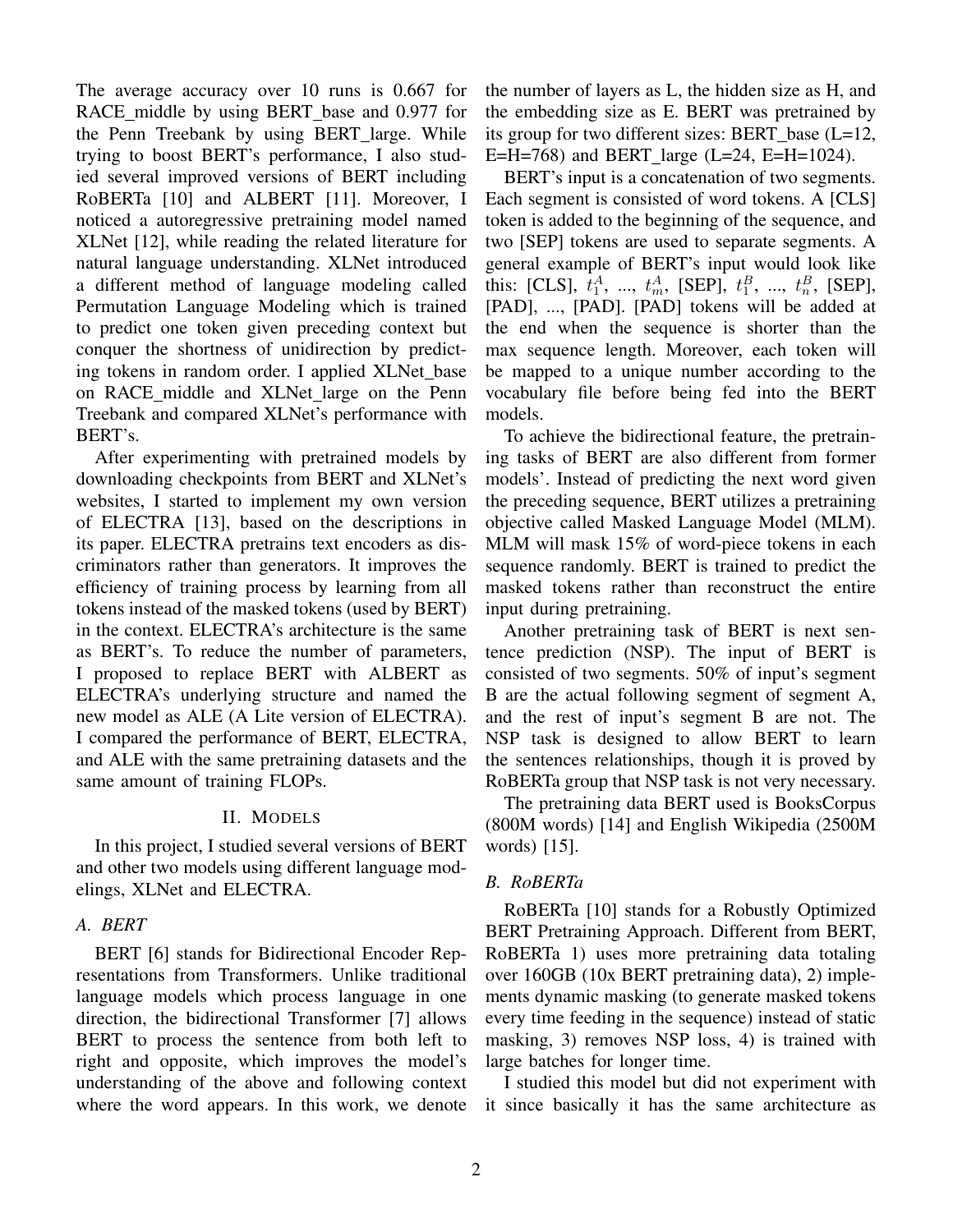BERT's but was trained with more data for longer time.

## *C. ALBERT*

ALBERT [11] is a lite version of BERT. It reduces the number of parameters of BERT through factorized embedding parameterization and crosslayer parameter sharing.

In BERT, the embedding size E is tied with hidden layer size H. Therefore, E increases as H becomes large. The size of embedding table  $E \times$ V (number of vocabularies) requires billions of parameters. ALBERT proposed a factorization of the embedding parameters. Instead of projecting the word token to a vector in size H directly, it first projects the word token to an embedding with size E, and then projects the embedding to a vector in size H. By using this decomposition, it reduces the space used by embedding table to  $E \times V + E \times H$ which is far smaller than  $H \times V$  when V is large (over 30k).

Another approach of ALBERT to improve parameter efficiency is to share all parameters across layers. As a result, ALBERT base only has  $0.11x$ number of parameters of BERT base.

In this project, I did not fine-tune ALBERT for downstream tasks, but used it to improve the parameter-efficiency of ELECTRA.

## *D. XLNet*

fBERT has some limitations compared to an autoregressive (AR) model. First, BERT has an independent assumption since all masked tokens are reconstructed separately. On the contrary, an AR model uses the product rule without an independent assumption. Second, the input of BERT includes the symbol [MASK] which never appears in downstream tasks. In comparison, AR does not rely on input corruption. However, BERT also has its advantage compared to AR models. BERT can access to the whole context at the same time rather than only the seen first n tokens.

XLNet [12] uses Permutation Language Modeling (PLM) to take the advantages from both BERT and AR models and discard their shortages. By using PLM, XLNet was trained to predict the next word according to the previous sequence. However, different from traditional AR models, instead of predicting the words sequentially, it predicts the words in a random order.

XLNet also has two different sizes, XLNet base and XLNet\_large (sharing the same hyperparameters as BERT's). They were both pretrained on a larger dataset collections (160GB) compared to BERT's (16GB).

## *E. ELECTRA*

The authors of ELECTRA [13] point out that MLM requires large amount of computations since models only learn from 15% of the input data by predicting the masked tokens. Therefore, they proposed a more compute-efficient pretraining task called replaced token detection. Instead of reconstructing the masked tokens, they used a small MLM as a generator to produce corrupted input by replacing each masked token with a word sampling from the probability distribution. Then, the corrupted input is fed into a discriminator which predicts whether each token was replaced by the generator or not. This pretraining task is more compute-efficient than MLM since the discriminator can learn from all tokens instead 15% tokens which are masked.

Both generator and discriminator in ELECTRA are built upon BERT. The generator is smaller than the discriminator and its size is controlled by a hyperparameter. This fraction will be multiplied to hidden size, number of attention heads, and intermediate size to enable the generator to be smaller than the discriminator while having the same number of layers as the discriminator does. A smaller generator is important to 1) reduce compute per training step, 2) not pose a too-challenging task for the discriminator preventing it from learning effectively.

## III. DATASETS

To test the performance of BERT and XLNet on reading comprehension and part-of-speech (POS) tagging tasks, I used RACE [8] and the Penn Treebank [9] datasets respectively. GLUE [16] benchmark dataset is used to evaluate the performance of ELECTRA, BERT, and ALE.

## *A. RACE*

Large-scale ReAding Comprehension Dataset from Examination (RACE) was collected from English examinations in China, which are designed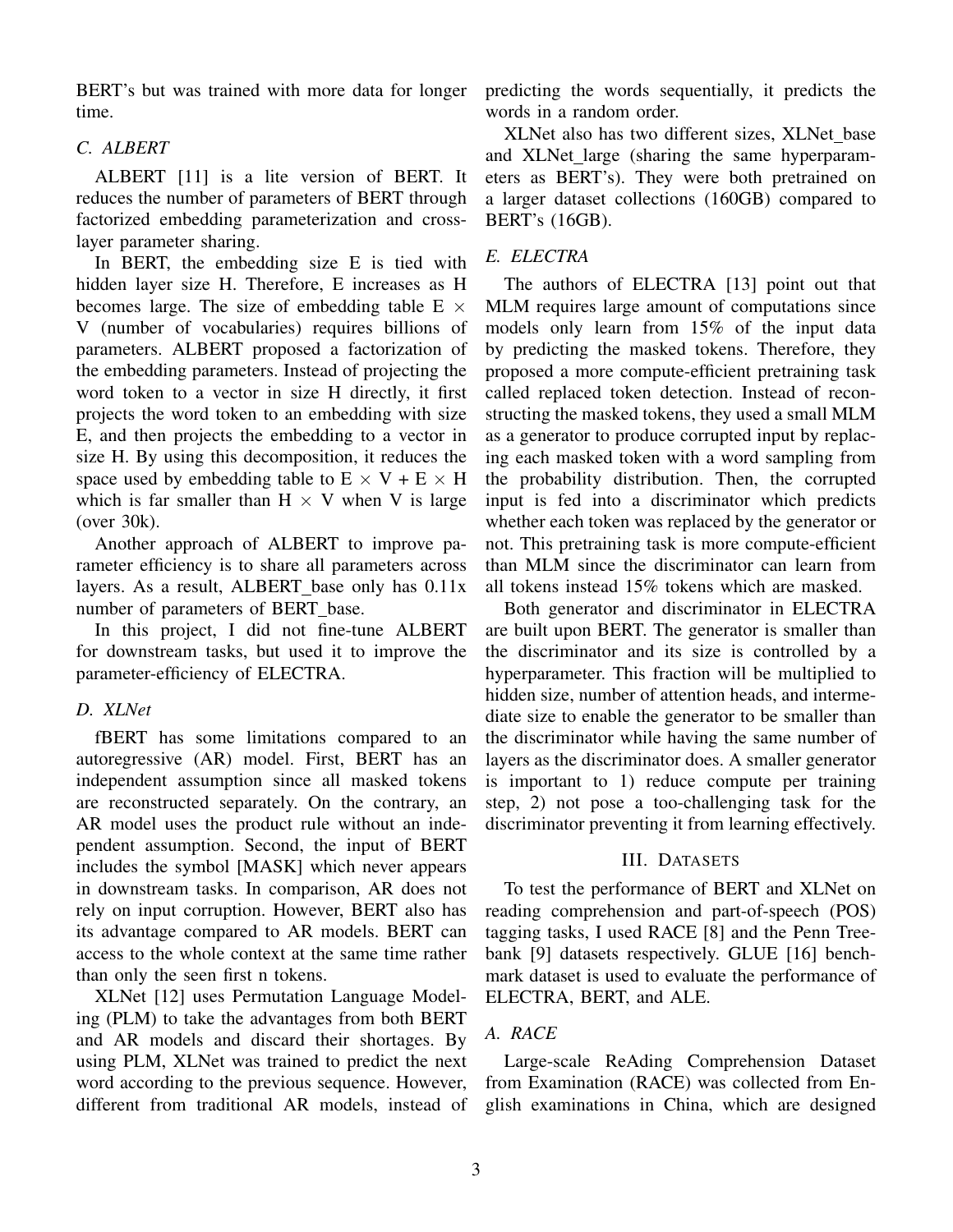for middle school (RACE middle) and high school (RACE high) students . It is a large-scale reading comprehension dataset with more than 28,000 passages and nearly 100,000 questions [8].

RACE dataset has a higher level of difficulty compared to other reading comprehension datasets such as SQuAD1.0 [17] and SQuAD2.0 [18] because 1) all questions and candidate options are generated by human experts instead of extracting a segment from the original articles and generating wrong options randomly, 2) many questions require sentence-level reasoning, 3) articles' topics cover different domains and writing styles are also variant.

In this project, I trained and tested BERT base on RACE middle dataset. Table I lists the details of RACE middle data. Each input example is stored in a single JSON file and is consisted of one article, mostly 4 questions, and a list of four candidate options for each question.

#### *B. The Penn Treebank*

The Penn Treebank [9] is a collection of sentences for which complete parse trees have been derived by expert human linguists. The parse trees indicate the grammatical structure of the sentences by marking the subject and predicate, prepositional phrases, etc. In creating the parse trees, the first step is to perform part-of-speech tagging (also done by human experts). Therefore, the dataset contains two forms of each sentence: one form with each word tagged with its POS and a second form which is the parse tree. The form that I used for the POS tagging task is the former one.

Each instance in the dataset is a sentence where each word is associated with a tag. The dataset contains 36 POS tags and 12 other tags (for punctuation and currency symbols). The difficulty of this task is that the same word in different sentences might

| <b>RACE</b> middle  | <b>Train</b> | Dev  |  |
|---------------------|--------------|------|--|
| # articles          | 6409         | 368  |  |
| # Questions         | 25421        | 1436 |  |
| Passage Len         | 231.1        |      |  |
| <b>Ouestion</b> Len | 9.0          |      |  |
| Option Len          | 3.9          |      |  |
| Vocab Size          | 32811        |      |  |
|                     |              |      |  |

| TABLE I |             |  |  |  |
|---------|-------------|--|--|--|
|         | RACE MIDDLE |  |  |  |

| Corpus                 | Train   | Dev  | <b>Task</b>                     | <b>Metrics</b> |  |  |
|------------------------|---------|------|---------------------------------|----------------|--|--|
| Single-Sentence Tasks  |         |      |                                 |                |  |  |
| Co <sub>L</sub> A      | 8.5k    | 1k   | acceptability                   | Mathews corr.  |  |  |
| $SST-2$                | 67k     | 0.9k | sentiment                       | acc.           |  |  |
|                        |         |      | Similarity and Paraphrase Tasks |                |  |  |
| <b>MRPC</b>            | 3.7k    | 0.4k | paraphrase                      | acc.           |  |  |
| STS-B                  | 5.7 $k$ | 1.5k | sentence similarity             | Pearson corr.  |  |  |
| QQP                    | 364k    | 40k  | paraphrase                      | acc.           |  |  |
| <b>Inference Tasks</b> |         |      |                                 |                |  |  |
| <b>MNLI</b>            | 393k    | 10k  | NLI                             | matched acc.   |  |  |
| ONLI                   | 105k    | 5.5k | <b>OA/NLI</b>                   | acc.           |  |  |
| <b>RTE</b>             | 2.5k    | 0.3k | NLI                             | acc.           |  |  |
|                        |         |      |                                 |                |  |  |

TABLE II GLUE BENCHMARK TASKS

have different tags. Therefore, it is a task that not only to find the connections between words and their tags but also to learn the word-wide relationships. The training set I used includes 45k sentences and the testing set includes 1k sentences. The averge sentence length is 24.4.

POS is believed to be an important part in language understanding. The meaning and the role of a word in a sentence is a small block which contributes to humans and computer systems' understanding of the whole sequence or even the whole context.

#### *C. GLUE*

The General Language Understanding Evaluation (GLUE) benchmark [16] is a collection of various natural language understanding tasks.

GLUE benchmark has three types of tasks: singlesentence tasks, similarity and paraphrase tasks, and inference tasks. Table II shows the detailed information of each task. The descriptions of tasks are listed in APPENDIX. Following BERT, I did not test the models on WNLI dev set since the train/dev split of WNLI is adversarial which results in weird behavior.

#### IV. EXPERIMENTS

## *A. BERT vs. XLNet*

*1) RACE:* To fine-tune BERT on RACE, we need to convert the JSON files into the format of BERT's input. First, I read each JSON file as a single RaceExample which has properties:

- id: unique id for each example.
- article: the untokenized text of the article.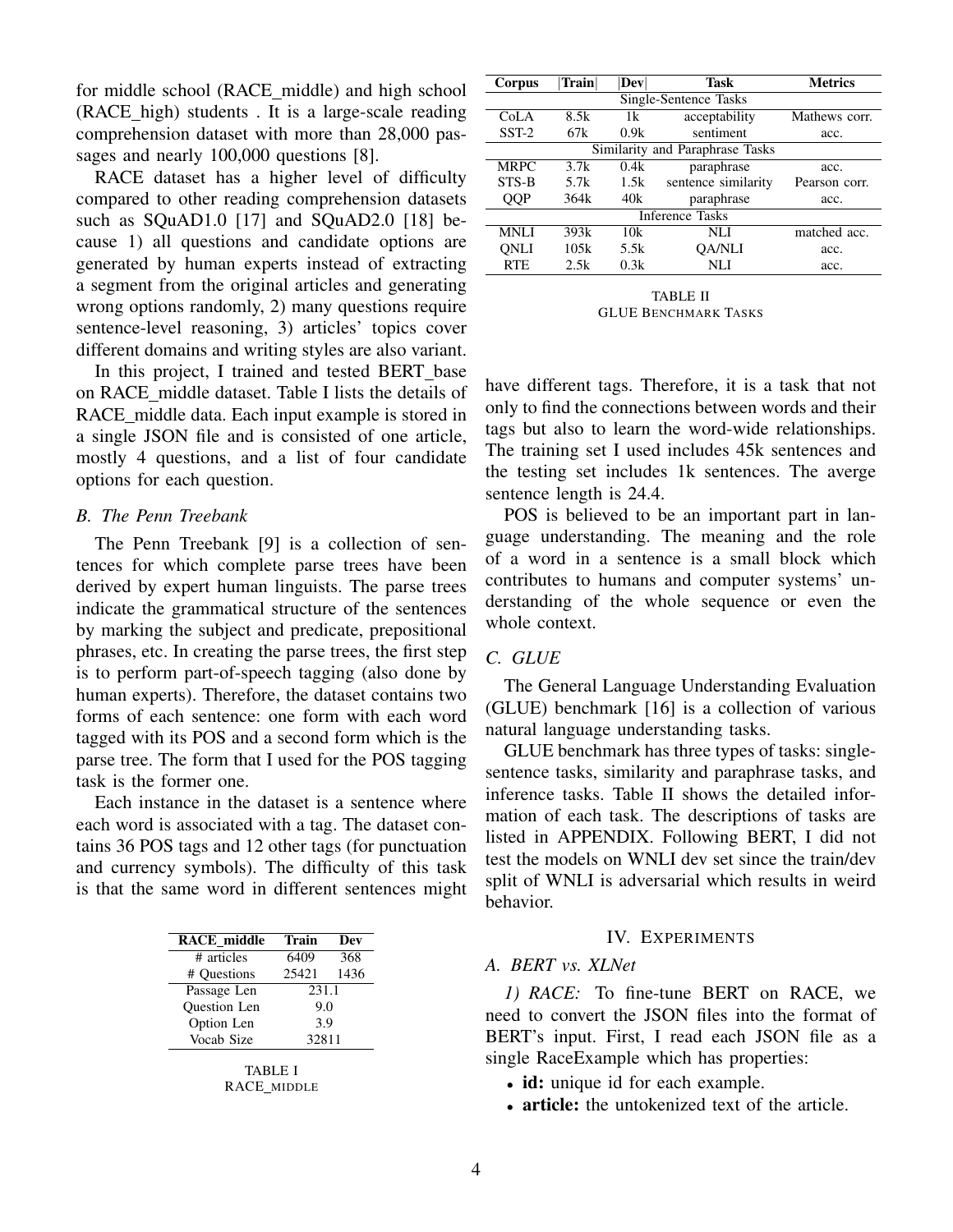- question: the untokenized question.
- options: a list of four untokenized options.
- label: the correct answer (one of A, B, C, D).

Then, each RaceExample is processed to an InputFeature which has properties:

- four\_options: a list of four Option objects. Each Option object has
	- 1) input\_ids: a list of token ids.
	- 2) input mask: if is padding (0) or actual tokens (1).
- 3) segment ids: segment A (0) or segment B (1).
- label\_id: an integer in  $[0, 1, 2, 3]$  for four options.

A processed input example for BERT models: [CLS] tokenized article [SEP] tokenized question [SEP] tokenized option [SEP] [PAD]... [PAD]. The padding part ([PAD]s) will be added if the sequence length is smaller than the max sequence length.

After feeding the data into BERT, I extracted the output of all [CLS] tokens and fed those through a fully connected layer to compute the probabilities of four options for each question.

The BERT base model I used has been pretrained by BERT group on BooksCorpus and English Wikipedia for 1M steps through MLM and NSP tasks. I fine-tuned BERT on RACE middle dataset with sequence length 384, learning rate 5e-5, and number of epochs 3. The average accuracy over 10 runs is 0.667.

While fine-tuning XLNet on RACE, I used the XLNet group's implementation of applying XLNet to RACE. The data processing part is basically the same as BERT's except 1) if the question needs to fill in the blank, the blank is replaced by the options, 2) padding part is moved to the beginning of the sequence, 3) [PAD], [SEP], and [CLS] tokens have their own segment ids instead of 0 or 1. To keep the consistency, I trained and tested XLNet base on RACE\_middle dataset with learning rate 2e-5 for 2 epochs and achieved 0.692 average accuracy over 10 runs, 0.025 higher than BERT base's average accuracy. It's difficult to compare the performance of XLNet and BERT on RACE dataset since XL-Net was pretrained on 10x larger pretraining data. However, it shows that increasing the amount of training data is not an efficient method to improve downstream tasks' accuracy.

*2) The Penn Treebank:* The raw data of POS tagging task is a file consisted of thousands of sentences where the words in each sentence are labeled by POS tags. To fine-tune BERT on the Penn Treebank dataset, I added two more labels to the list of tags: ## and PAD. ## is used when a word is tokenized to multiple word-pieces such as importing  $\Rightarrow$  import ##ing. ## is the label assigned to ##ing. Meanwhile, for the sequences whose length is smaller than max sequence length, label PAD will be assigned to [PAD] tokens.

From the training data file, each sentence will be converted to a PosExample which has properties:

- id: the unique id for each example.
- sent: a list of untokenized words in the sentence.
- label: a list of labels for all words.

Given each PosExample, I created an InputFeature which has properties:

- input\_ids: [CLS] tokenized sent [PAD] ... [PAD].
- input\_mask: 1 if the corresponding input\_id has the original POS label, 0 otherwise (0 for ##token, [PAD] token, and [CLS] token.) It is used while calculating loss and accuracy.
- segment\_ids: a list of 0s for one-sentence task.
- label li: a list of labels. The original POS label for the first element of every tokenized word. ## for ##tokens. PAD for [PAD] and [CLS] tokens.

Different from RACE where only the output of [CLS] is used for predictions, all outputs from the last hidden layer of BERT are used for POS tagging predictions since it is a word-level problem rather than a sentence-level problem. Therefore, after feeding the processed data into BERT, the outputs of all

| Model             | <b>Dataset</b> | LR     | <b>Num Epochs</b> | acc.   |
|-------------------|----------------|--------|-------------------|--------|
| BERT base         | Race middle    | $5e-5$ |                   | 0.667  |
| XLNet base        | Race middle    | $2e-5$ |                   | 0.692  |
| XLNet base        | Treebank       | $5e-5$ | 3                 | 0.948  |
| <b>BERT</b> large | Treebank       | $5e-5$ | 3                 | 0.9773 |
| XLNet large       | Treebank       | $5e-5$ | 3                 | 0.84   |
|                   |                |        |                   |        |

TABLE III BERT VS. XLNET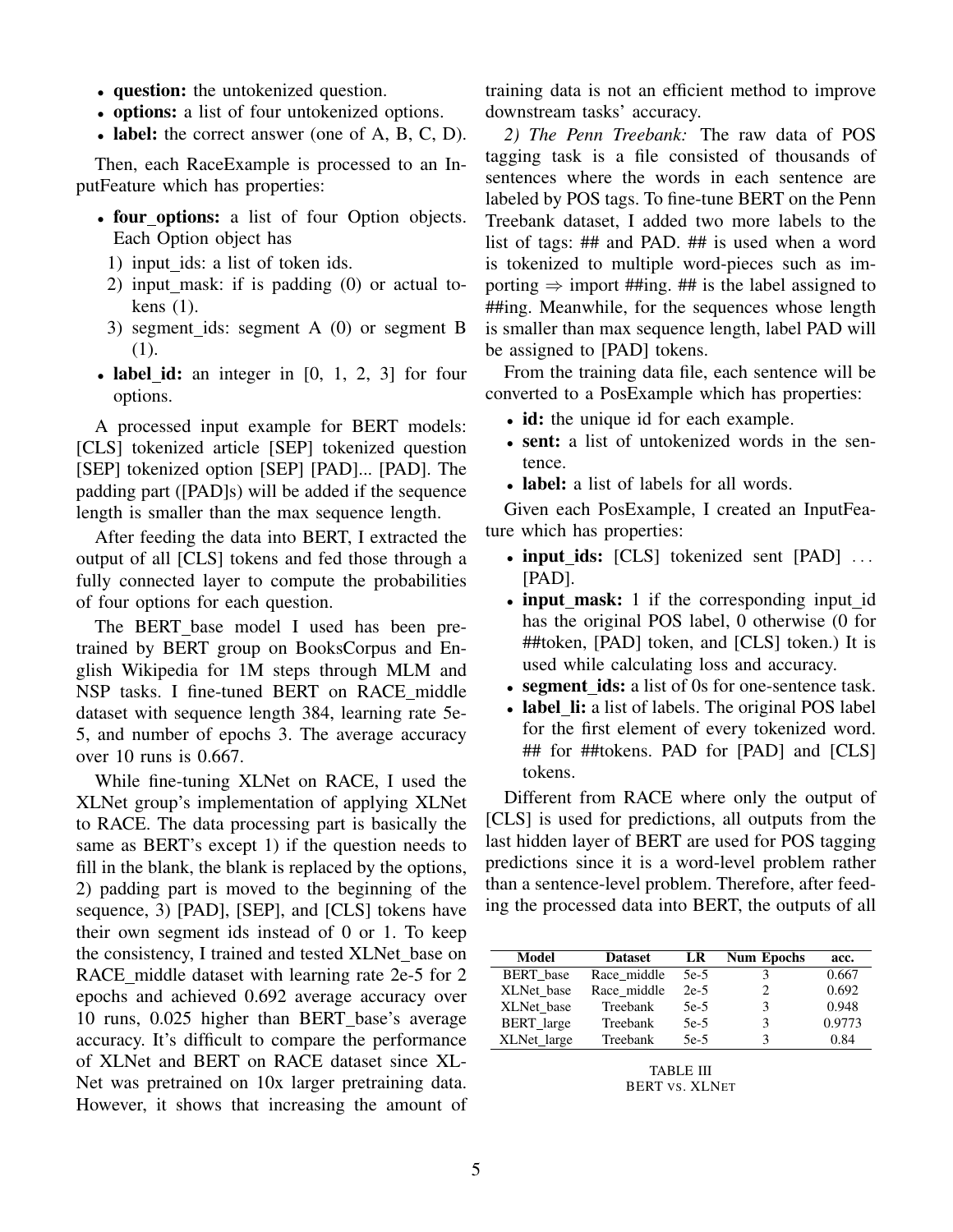| Model             | Train FLOPs | <b>Params</b> | <b>MRPC</b> | CoLA  | <b>MNLI</b> | $SST-2$    | <b>OOP</b>     | <b>ONLI</b> | <b>RTE</b> | <b>STS-B</b> | Avg.  |
|-------------------|-------------|---------------|-------------|-------|-------------|------------|----------------|-------------|------------|--------------|-------|
| <b>BERT</b> small | 2.3e17      | 13.5M         | 0.838       | 0.317 | 0.785       | 0.908      | $0.87^{\circ}$ | 0.862       | 0.610      | 0.862        | 0.757 |
| ELECTRA small     | 2.3e17      | 13.5M         | 0.824       | 0.509 | 0.770       | $0.87^{2}$ | 0.888          | 0.847       | 0.592      | 0.840        | 0.768 |
| $2x$ time         | 4.6e17      | 13.5M         | 0.831       | 0.561 | 0.769       | 0.869      | 0.887          | 0.851       | 0.592      | 0.848        | 0.776 |
| ALE small         | 2.3e17      | 4.8M          | 0.738       | 0.305 | 0.745       | 0.834      | 0.878          | 0.824       | 0.567      | 0.810        | 0.713 |

TABLE IV COMPARISON OF SMALL MODELS ON THE GLUE DEV SET

tokens are fed through a fully connected layer to calculate the probabilities of all tags for each word.

To get accurate loss and accuracy, I calculate the average by using input\_mask (1 if the token has the original POS tag, 0 otherwise) as weights. I trained and tested BERT large model on the Penn Treebank dataset with max sequence length 128, learning rate 5e-5 for 3 epochs. The average accuracy over 10 runs is 0.9773.

To improve the performance of BERT on POS tagging task, I also tried to replace the fully connected layer with a Conditional Random Field (CRF) [19] layer which will update a transition matrix during the training process. Each cell in the transition matrix stores the score of label transition from label X to label Y. After getting the outputs from BERT, the model will do the tag predictions based on logits and transition matrix while maximizing both the probability of label and the transition score from the last label to the current one. However, after applying this approach, the average accuracy over 10 runs is 0.9768. Using CRF layer did not improve the performance significantly. Its accuracy is even slightly lower than that while using a fully connected layer. It might be because our model has reached the ceiling performance on the Penn Treebank dataset for the POS tagging task.

The data processing of the Penn Treebank dataset for XLNet is exactly the same as BERT's, though some small modifications were made to fit XLNet input conventions such as the order of tokens and input mask format. To keep consistency, I trained and tested XLNet large on Treebank dataset with learning rate 5e-5 for 3 epochs and achieved average accuracy 0.84 over 10 runs. Table III shows the results of both BERT and XLNet. XLNet large's accuracy on POS tagging task is much lower than that of BERT large's. Therefore, to test whether the bad results were caused by human errors, I trained and tested XLNet\_base with the same experiment setting and achieved average accuracy 0.948 over 10 runs. My inference of XLNet large's bad performance on the Penn Treebank dataset is that the model is large and has been trained on 160GB pretraining data before. Hence, it might be easy for it to become overfitting on a small downstream task dataset. Further investigation is required to verify this thought.

## *B. ELECTRA & ALE*

ELECTRA and ALE are implemented by myself through TensorFlow library [20]. First, I prepared the pretraining datasets, BooksCorpus and English Wikipedia. BooksCorpus dataset is no longer publicly available, so I created my own BooksCorpus dataset by using a crawler to collect data from smashwords website [21]. English Wikipedia dataset is constructed by downloading the latest dump [15], extracting the text, and some cleanup steps. After reading all input files and concatenating all lines together, I converted the large corpus into sentence-per-line format which is required by BERT. The data processing is similar to what I did for BERT. Each sequence is tokenized, and [CLS], [SEP] and [PAD] tokens are added.

The basic architecture of ELECTRA is one generator and one discriminator. Both of them can be built upon BERT directly with some extra efforts:

- 1) Implement Dynamic masking. For each input sequence, I need to mask 15% tokens randomly every time the input is fed into the model.
- 2) Make BERT into a MLM. To build a generator, several layers need to be added to the end of BERT to make masked token predictions.
- 3) Construct input for the discriminator. The input for discriminator is generated by replacing masked tokens with word tokens sampling from the probability distribution provided by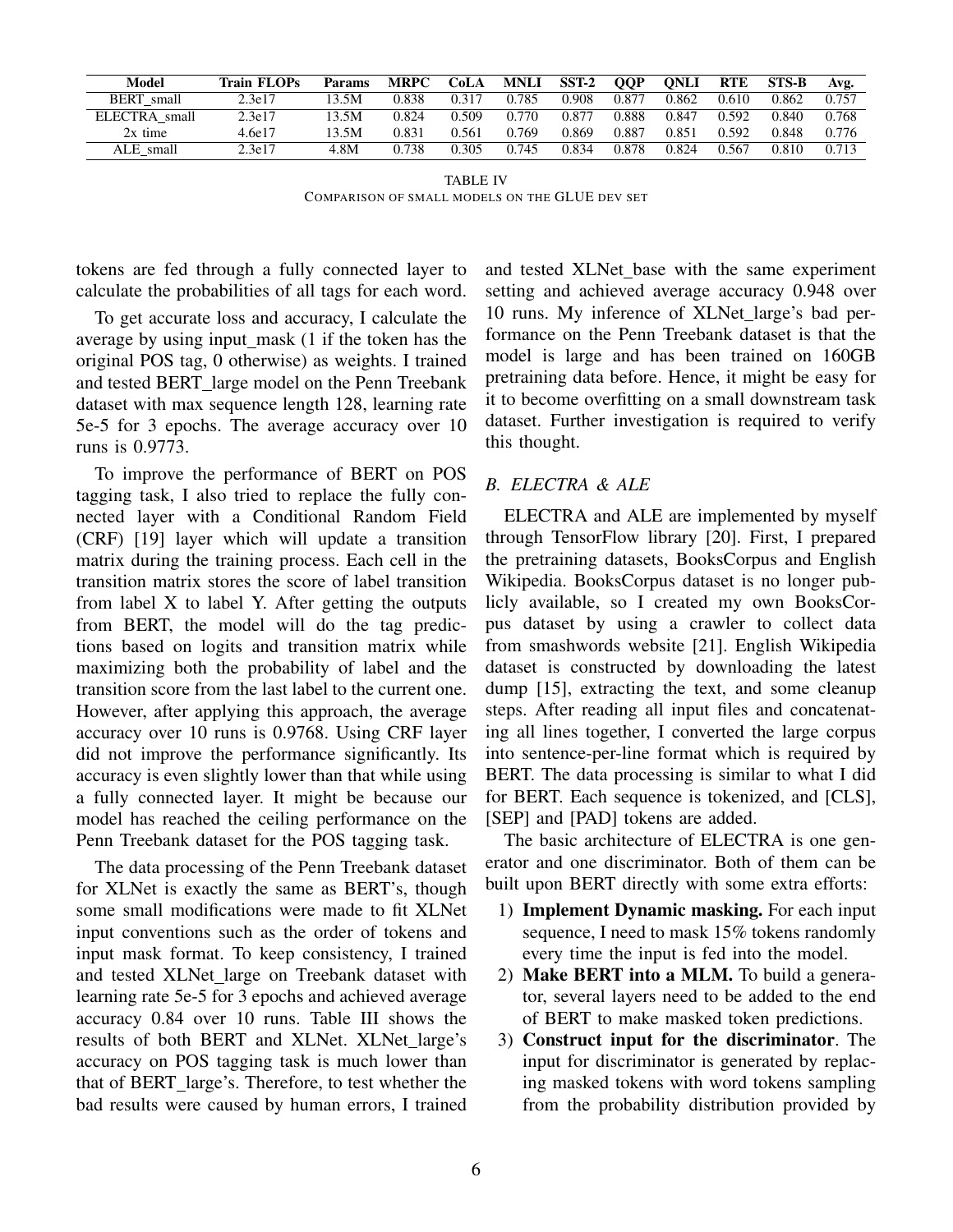the generator. I used temperature sampling [22] for this step. The temperature T was set to 0.8.

- 4) Make BERT into a binary classification model. To discriminate whether a token was replaced by the generator, a fully connected layer is added to the end of BERT.
- 5) Build loss functions. The loss functions of the generator and the discriminator was written according to the formulas in ELECTRA's paper.

ELECTRA has three different sizes, ELECTRA small, ELECTRA base, and ELECTRA large. Due to the limitation of computing resources, I only pretrained ELECTRA small and compared its performance on GLUE dev set with BERT small's (trained by myself with the same pretraining data) after training for the same amount of FLOPs. To reduce the number of parameters, I came up with an idea to replace the underlying structure, BERT, with ALBERT in ELECTRA and called the new model ALE. The results (max of 10 runs) of ELECTRA small, BERT small, and ALE small are shown in Table IV. The pretraining and fine-tuning hyperparameters are recorded in AP-PENDIX. From Table IV, we can notice that after training for the same amount of FLOPs on the same pretraining data, ELECTRA small has better performance on GLUE than BERT\_small does which implies learning from all tokens does increase the compute-efficiency during the pretraining process. Moreover, I also pretrained ELECTRA small model for 2x longer time and its average result of GLUE improves which shows this model hasn't reached its ceiling performance and can still learn from the pretraining data. From table IV, we can also see that ALE small's average result of GLUE is 0.713 which is fairly good if we consider the difference among numbers of parameters of three models. ALE small has only 0.36x number of parameters compared to BERT\_small or ELECTRA\_small.

## V. CONCLUSION

Pretrained deep learning models such as BERT and XLNet have gained the ability to solve the complex natural language understanding problems. By applying them to reading comprehension and POS tagging tasks, they achieved highest accuracy 0.692 for RACE and highest accuracy 0.977 for the Penn Treebank.

MLM conquers the weakness of the traditional AR models and enables BERT to learn from the context bidirectionally. Though BERT has noises ([MASK] tokens) in its input during pretraining process which will degrade the performance of downstream tasks and it is not that compute-efficient since it learns from only 15% of the tokens, XLNet and ELECTRA use different approaches to avoid these shortages. XLNet takes the advantages of both traditional AR models and BERT by using Permutation Language Modeling. ELECTRA proposed to train text encoders as discriminators rather than generators.

According to my implementation of ELECTRA and comparison between ELECTRA and BERT's performance on GLUE dataset, the improvement of compute-efficiency is verified. Moreover, after replacing BERT with ALBERT in ELECTRA, I save 64% space and keep a relatively good result.

From this project, I realized that though large pretrained models such as BERT and XLNet have achieved the state-of-the-art results on most NLU tasks, they both require a large amount of compute resources such as thousands of GPUs or TPUs and 160GB data for pretraining. ELECTRA shows another study direction for researchers that to optimize the machine learning process while using relatively small amount of compute. Pretraining ELECTRA small with 16GB data requires only one GPU. By using ALE, it will save 64% parameters and still get a relatively good result.

In the future, I hope I could have chances to make developing and applying pretrained models more accessible to researchers and practitioners with less requirements to computing resources.

#### ACKNOWLEDGEMENTS

I thank Professor John Donaldson for his supports and encouragements during the whole project and Professor Adam Eck for his help on neural network implementations. I thank Kevin Clark for answers about ELECTRA and helping me to debug ELEC-TRA code. I thank Computer Science department at Oberlin College for providing me with an opportunity to spend an entire academic year conducting a research on NLU. I thank Google for the free access to a TPU on Google Colab and Google Cloud Platform.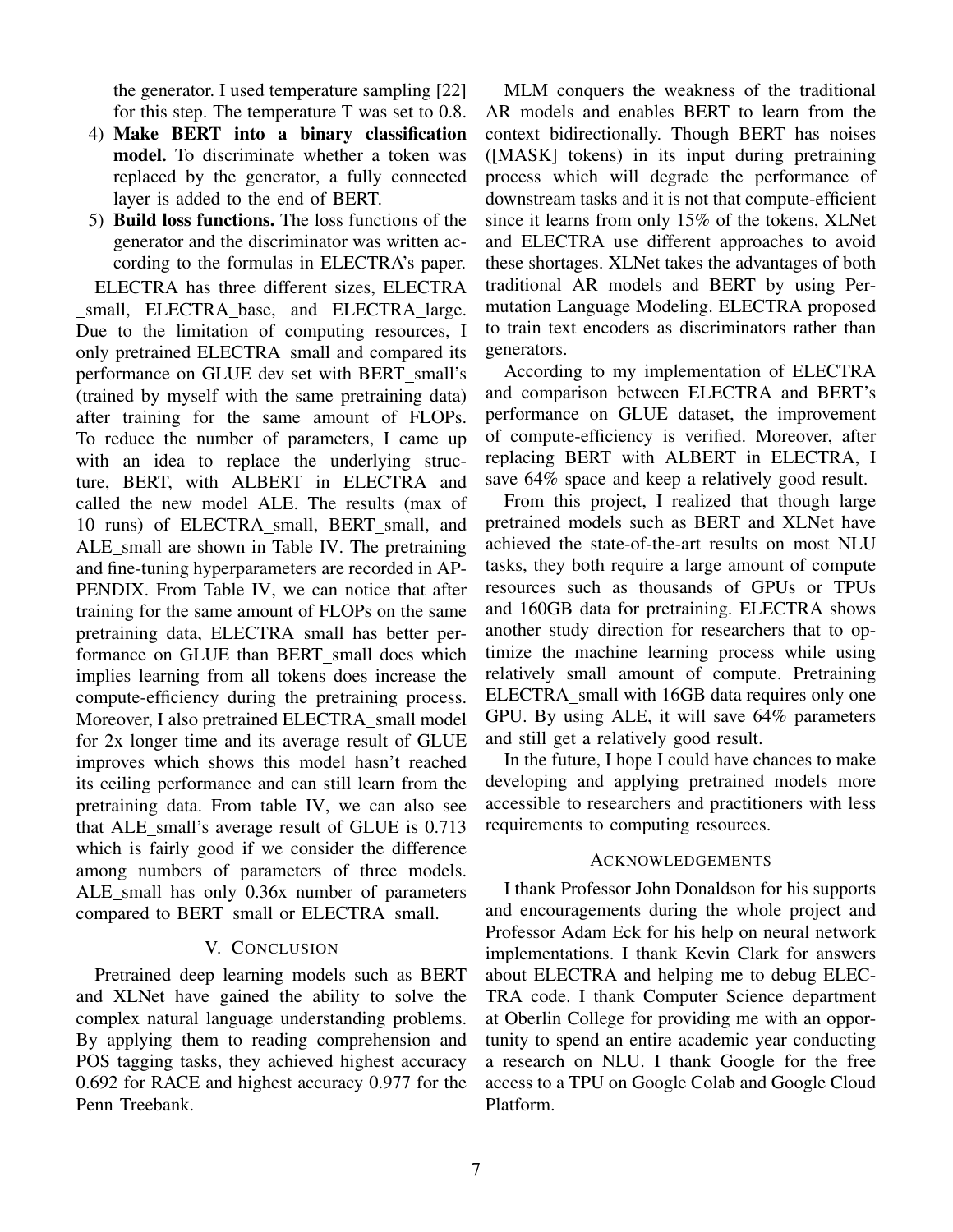#### **REFERENCES**

- [1] Y. Bengio, R. Ducharme, P. Vincent, and C. Janvin, "A neural probabilistic language model," *J. Mach. Learn. Res.*, vol. 3, no. null, p. 1137–1155, Mar. 2003.
- [2] T. Young, D. Hazarika, S. Poria, and E. Cambria, "Recent trends in deep learning based natural language processing," *CoRR*, vol. abs/1708.02709, 2017. [Online]. Available: http://arxiv.org/abs/1708.02709
- [3] M. E. Peters, M. Neumann, M. Iyyer, M. Gardner, C. Clark, K. Lee, and L. Zettlemoyer, "Deep contextualized word representations," *CoRR*, vol. abs/1802.05365, 2018. [Online]. Available: http://arxiv.org/abs/1802.05365
- [4] J. Howard and S. Ruder, "Fine-tuned language models for text classification," *CoRR*, vol. abs/1801.06146, 2018. [Online]. Available: http://arxiv.org/abs/1801.06146
- [5] T. S. I. S. Alec Radford, Karthik Narasimhan, "Improving language understanding by generative pre-training," 2018.
- [6] J. Devlin, M. Chang, K. Lee, and K. Toutanova, "BERT: pre-training of deep bidirectional transformers for language understanding," *CoRR*, vol. abs/1810.04805, 2018. [Online]. Available: http://arxiv.org/abs/1810.04805
- [7] A. Vaswani, N. Shazeer, N. Parmar, J. Uszkoreit, L. Jones, A. N. Gomez, L. Kaiser, and I. Polosukhin, "Attention is all you need," *CoRR*, vol. abs/1706.03762, 2017. [Online]. Available: http://arxiv.org/abs/1706.03762
- [8] G. Lai, Q. Xie, H. Liu, Y. Yang, and E. Hovy, "Race: Largescale reading comprehension dataset from examinations," *arXiv preprint arXiv:1704.04683*, 2017.
- [9] M. P. Marcus, M. A. Marcinkiewicz, and B. Santorini, "Building a large annotated corpus of english: The penn treebank," *Comput. Linguist.*, vol. 19, no. 2, p. 313–330, Jun. 1993.
- [10] Y. Liu, M. Ott, N. Goyal, J. Du, M. Joshi, D. Chen, O. Levy, M. Lewis, L. Zettlemoyer, and V. Stoyanov, "Roberta: A robustly optimized BERT pretraining approach," *CoRR*, vol. abs/1907.11692, 2019. [Online]. Available: http://arxiv.org/abs/1907.11692
- [11] Z. Lan, M. Chen, S. Goodman, K. Gimpel, P. Sharma, and R. Soricut, "Albert: A lite bert for self-supervised learning of language representations," in *International Conference on Learning Representations*, 2020. [Online]. Available: https://openreview.net/forum?id=H1eA7AEtvS
- [12] Z. Yang, Z. Dai, Y. Yang, J. G. Carbonell, R. Salakhutdinov, and Q. V. Le, "Xlnet: Generalized autoregressive pretraining for language understanding," *CoRR*, vol. abs/1906.08237, 2019. [Online]. Available: http://arxiv.org/abs/1906.08237
- [13] K. Clark, M.-T. Luong, Q. V. Le, and C. D. Manning, "Electra: Pre-training text encoders as discriminators rather than generators," in *International Conference on Learning Representations*, 2020. [Online]. Available: https://openreview.net/forum?id=r1xMH1BtvB
- [14] Y. Zhu, R. Kiros, R. S. Zemel, R. Salakhutdinov, R. Urtasun, A. Torralba, and S. Fidler, "Aligning books and movies: Towards story-like visual explanations by watching movies and reading books," *CoRR*, vol. abs/1506.06724, 2015. [Online]. Available: http://arxiv.org/abs/1506.06724
- [15] "Index of /enwiki/latest/." [Online]. Available: https://dumps.wikimedia.org/enwiki/latest
- [16] A. Wang, A. Singh, J. Michael, F. Hill, O. Levy, and S. R. Bowman, "GLUE: A multi-task benchmark and analysis platform for natural language understanding," *CoRR*, vol. abs/1804.07461, 2018. [Online]. Available: http://arxiv.org/abs/1804.07461
- [17] P. Rajpurkar, J. Zhang, K. Lopyrev, and P. Liang, "Squad: 100, 000+ questions for machine comprehension of text," *CoRR*, vol. abs/1606.05250, 2016. [Online]. Available: http://arxiv.org/abs/1606.05250
- [18] P. Rajpurkar, R. Jia, and P. Liang, "Know what you don't know: Unanswerable questions for squad," *CoRR*, vol. abs/1806.03822, 2018. [Online]. Available: http://arxiv.org/abs/1806.03822
- [19] J. D. Lafferty, A. McCallum, and F. C. N. Pereira, "Conditional random fields: Probabilistic models for segmenting and labeling sequence data," in *Proceedings of the Eighteenth International Conference on Machine Learning*, ser. ICML '01. San Francisco, CA, USA: Morgan Kaufmann Publishers Inc., 2001, p. 282–289.
- [20] M. Abadi, A. Agarwal, P. Barham, E. Brevdo, Z. Chen, C. Citro, G. S. Corrado, A. Davis, J. Dean, M. Devin, S. Ghemawat, I. Goodfellow, A. Harp, G. Irving, M. Isard, Y. Jia, R. Jozefowicz, L. Kaiser, M. Kudlur, J. Levenberg, D. Mané, R. Monga, S. Moore, D. Murray, C. Olah, M. Schuster, J. Shlens, B. Steiner, I. Sutskever, K. Talwar, P. Tucker, V. Vanhoucke, V. Vasudevan, F. Viegas, O. Vinyals, ´ P. Warden, M. Wattenberg, M. Wicke, Y. Yu, and X. Zheng, "TensorFlow: Large-scale machine learning on heterogeneous systems," 2015, software available from tensorflow.org. [Online]. Available: https://www.tensorflow.org/
- [21] "Smashwords home." [Online]. Available: https://www.smashwords.com/
- [22] D. H. Ackley, G. E. Hinton, and T. J. Sejnowski, "A learning algorithm for boltzmann machines," *Cognitive Science*, vol. 9, pp. 147–169, 1985.
- [23] W. B. Dolan and C. Brockett, "Automatically constructing a corpus of sentential paraphrases," in *Proceedings of the Third International Workshop on Paraphrasing (IWP2005)*, 2005. [Online]. Available: https://www.aclweb.org/anthology/I05- 5002
- [24] A. Warstadt, A. Singh, and S. R. Bowman, "Neural network acceptability judgments," *CoRR*, vol. abs/1805.12471, 2018. [Online]. Available: http://arxiv.org/abs/1805.12471
- [25] A. Williams, N. Nangia, and S. Bowman, "A broad-coverage challenge corpus for sentence understanding through inference," in *Proceedings of the 2018 Conference of the North American Chapter of the Association for Computational Linguistics: Human Language Technologies, Volume 1 (Long Papers)*. New Orleans, Louisiana: Association for Computational Linguistics, Jun. 2018, pp. 1112–1122. [Online]. Available: https://www.aclweb.org/anthology/N18-1101
- [26] R. Socher, A. Perelygin, J. Wu, J. Chuang, C. D. Manning, A. Ng, and C. Potts, "Recursive deep models for semantic compositionality over a sentiment treebank," in *Proceedings of the 2013 Conference on Empirical Methods in Natural Language Processing*. Seattle, Washington, USA: Association for Computational Linguistics, Oct. 2013, pp. 1631–1642. [Online]. Available: https://www.aclweb.org/anthology/D13- 1170
- [27] S. Iyer, N. Dandekar, and K. Csernai, "First quora dataset release: Question pairs." [Online]. Available: https://www.quora.com/q/quoradata/First-Quora-Dataset-Release-Question-Pairs
- [28] D. Giampiccolo, B. Magnini, I. Dagan, and B. Dolan, "The third PASCAL recognizing textual entailment challenge," in *Proceedings of the ACL-PASCAL Workshop on Textual Entailment and Paraphrasing*. Prague: Association for